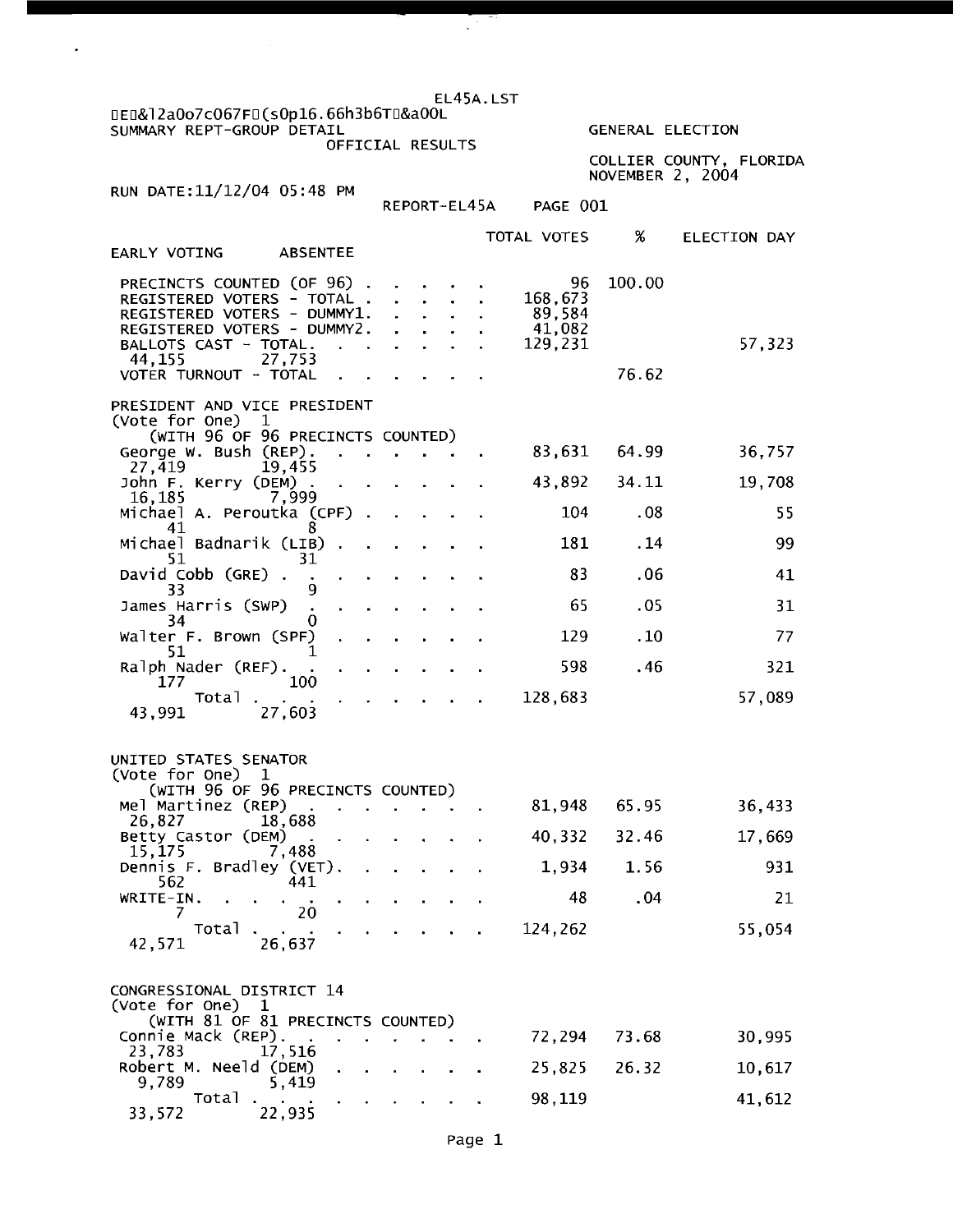EL45A.LST

 $\ddot{\phantom{0}}$ 

| STATE SENATOR DISTRICT 39                                                               |                  |                         |
|-----------------------------------------------------------------------------------------|------------------|-------------------------|
| (Vote for One)<br>ı<br>(WITH 11 OF 11 PRECINCTS COUNTED)                                |                  |                         |
| Joseph E. Delaney (REP).<br>636<br>355                                                  | 1,999<br>49.88   | 1,008                   |
| Larcenia J. Bullard (DEM) .<br>860<br>156                                               | 2,009<br>50.12   | 993                     |
| Total                                                                                   | 4,008            | 2,001                   |
| 1,496<br>511                                                                            |                  |                         |
| STATE REPRESENTATIVE DISTRICT 77<br>(Vote for One) 1<br>(WITH 5 OF 5 PRECINCTS COUNTED) |                  |                         |
| Denise Grimsley (REP)                                                                   | 307 44.11        | 156                     |
| 35<br>116<br>Pauline New Born (DEM)                                                     | 55.89<br>389     | 188                     |
| 186<br>15<br>Total                                                                      | 696              | 344                     |
| 302<br>50.<br>DSUMMARY REPT-GROUP DETAIL                                                |                  | GENERAL ELECTION        |
| OFFICIAL RESULTS                                                                        |                  | COLLIER COUNTY, FLORIDA |
| RUN DATE: 11/12/04 05:48 PM                                                             | NOVEMBER 2, 2004 |                         |
| REPORT-EL45A                                                                            | <b>PAGE 002</b>  |                         |
| EARLY VOTING ABSENTEE                                                                   | %<br>TOTAL VOTES | <b>ELECTION DAY</b>     |
| COUNTY COMMISSIONER DISTRICT 3                                                          |                  |                         |
| (Vote for One) 1<br>(WITH 22 OF 22 PRECINCTS COUNTED)                                   |                  |                         |
| Tom Henning (REP).<br>6,026<br>3,792                                                    | 18,273 68.15     | 8,455                   |
| Julie Uresti (DEM)<br>1,352<br>3.254                                                    | 31.85<br>8,541   | 3,935                   |
| Total<br>$\bullet$                                                                      | 26,814           | 12,390                  |
| 5,144<br>9,280                                                                          |                  |                         |
| JUSTICE OF THE SUPREME COURT #1                                                         |                  |                         |
| (Vote for One)<br>$\mathbf{1}$<br>(WITH 95 OF 95 PRECINCTS COUNTED)                     |                  |                         |
| YES/SI<br>25,168<br>14,695                                                              | 71,986 74.79     | 32,123                  |
| NO.<br>5,450                                                                            | 24,264<br>25.21  | 10,456                  |
| 8,358<br>Total                                                                          | 96,250           | 42,579                  |
| 20,145<br>33,526                                                                        |                  |                         |
| JUSTICE OF THE SUPREME COURT #2<br>(Vote for One)<br>T                                  |                  |                         |
| (WITH 95 OF 95 PRECINCTS COUNTED)<br>YES/SI                                             | 69,543<br>72.98  | 31,249                  |
| 13,918<br>24,376<br>NO.                                                                 | 27.02<br>25,751  | 11,027                  |
| 5,947<br>8,777<br>Total                                                                 | 95,294           | 42,276                  |
| 19,865<br>33,153                                                                        |                  |                         |

DISTRICT COURT OF APPEAL SECOND DISTRICT #1

Page 2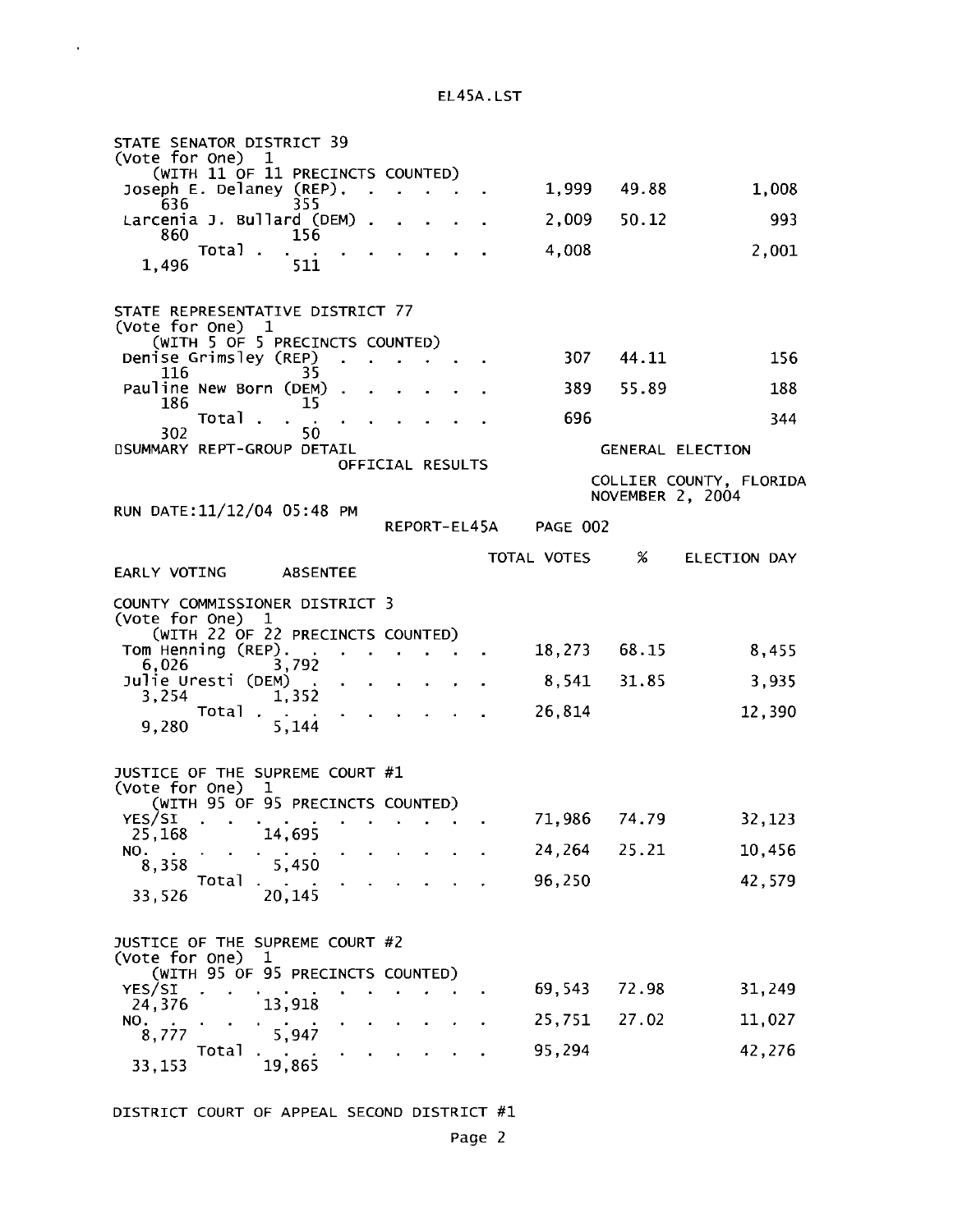| EL45A.LST                                                                                                         |              |                  |                         |
|-------------------------------------------------------------------------------------------------------------------|--------------|------------------|-------------------------|
| (Vote for One) $1$<br>(WITH 95 OF 95 PRECINCTS COUNTED)                                                           |              |                  |                         |
| YES/SI<br>14,493<br>25,076                                                                                        | 71,257 75.61 |                  | 31,688                  |
| NO.                                                                                                               | 22,992       | 24.39            | 10,130                  |
| 5,055<br>7,807<br>Total                                                                                           | 94,249       |                  | 41,818                  |
| 19,548<br>32,883                                                                                                  |              |                  |                         |
| DISTRICT COURT OF APPEAL SECOND DISTRICT #2<br>(Vote for One)<br>1                                                |              |                  |                         |
| (WITH 95 OF 95 PRECINCTS COUNTED)<br>YES/SI                                                                       | 73,488       | 77.60            | 32,524                  |
| 14,984<br>25,980<br>NO.                                                                                           | 21,214       | 22.40            | 9,441                   |
| 4,669<br>7,104                                                                                                    | 94,702       |                  | 41,965                  |
| Total<br>19,653<br>33,084                                                                                         |              |                  |                         |
| DISTRICT COURT OF APPEAL SECOND DISTRICT #3<br>(Vote for One)<br>1<br>(WITH 95 OF 95 PRECINCTS COUNTED)<br>YES/SI | 66,965       | 72.36            | 29,648                  |
| 13,702<br>23,615<br>NO.                                                                                           | 25,574       | 27.64            | 11,357                  |
| 5,582<br>8,635<br>Total                                                                                           | 92,539       |                  | 41,005                  |
| 19,284<br>32,250                                                                                                  |              |                  |                         |
| DISTRICT COURT OF APPEAL SECOND DISTRICT #4<br>(Vote for One)<br>ı<br>(WITH 95 OF 95 PRECINCTS COUNTED)           |              |                  |                         |
| YES/SI<br>24,738<br>14,112                                                                                        | 69,778       | 75.29            | 30,928                  |
| NO.<br>5,104<br>7,650                                                                                             | 22,902       | 24.71            | 10,148                  |
| Total                                                                                                             | 92,680       |                  | 41,076                  |
| 19,216<br>32,388<br><b><i>OSUMMARY REPT-GROUP DETAIL</i></b>                                                      |              | GENERAL ELECTION |                         |
| OFFICIAL RESULTS                                                                                                  |              | NOVEMBER 2, 2004 | COLLIER COUNTY, FLORIDA |
| RUN DATE: 11/12/04 05:48 PM<br>REPORT-EL45A                                                                       | PAGE 003     |                  |                         |
| EARLY VOTING<br><b>ABSENTEE</b>                                                                                   | TOTAL VOTES  | %                | <b>ELECTION DAY</b>     |
| DISTRICT COURT OF APPEAL SECOND DISTRICT #5                                                                       |              |                  |                         |
| (Vote for One)<br>-1<br>(WITH 95 OF 95 PRECINCTS COUNTED)                                                         |              |                  |                         |
| YES/SI<br>$\bullet$<br>14,369<br>24,955                                                                           | 70,588       | 75.99            | 31,264                  |
| NO.<br>4,824<br>7,557                                                                                             | 22,301       | 24.01            | 9,920                   |
| Total<br>19,193<br>32,512                                                                                         | 92,889       |                  | 41,184                  |
| EAST NAPLES FIRE DISTRICT SEAT 5<br>(Vote for One) 1<br>(WITH 30 OF 30 PRECINCTS COUNTED)                         |              |                  |                         |
| Dave Davenport.<br>×.                                                                                             | 14,089       | 69.07            | 6,074                   |

 $\bar{\beta}$ 

Page 3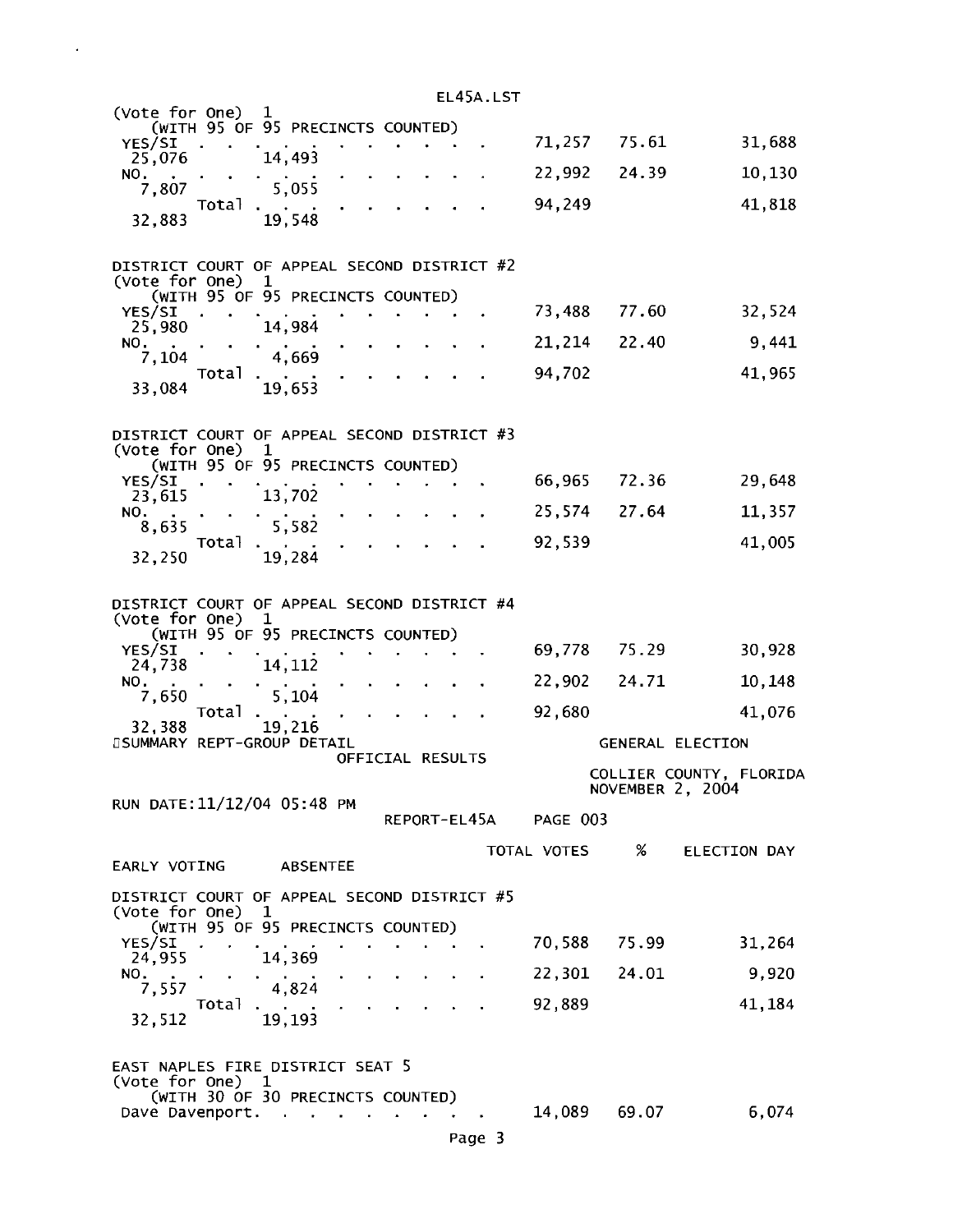|                                                         |                      |                  |  |  | EL45A.LST |        |                         |                         |
|---------------------------------------------------------|----------------------|------------------|--|--|-----------|--------|-------------------------|-------------------------|
| 4,879<br>Herb Luntz.                                    | 3,136                |                  |  |  |           |        | 6,308 30.93             | 3,070                   |
| 1,941<br>Total                                          | 1,297                |                  |  |  |           | 20,397 |                         | 9,144                   |
| 6,820                                                   | 4,433                |                  |  |  |           |        |                         |                         |
| GOLDEN GATE FIRE DISTRICT SEAT 3                        |                      |                  |  |  |           |        |                         |                         |
| (Vote for One) 1<br>(WITH 22 OF 22 PRECINCTS COUNTED)   |                      |                  |  |  |           |        |                         |                         |
| Matt Johnson<br>1,690                                   | 647                  |                  |  |  |           | 4,385  | 23.35                   | 2,048                   |
| Chuck McMahon.<br>2,447                                 | 1,394                |                  |  |  |           | 8,572  | 45.64                   | 4,731                   |
| Rob Stoneburner<br>1,839                                | 892                  |                  |  |  |           | 5,823  | 31.01                   | 3,092                   |
| Total<br>5,976                                          | 2,933                |                  |  |  |           | 18,780 |                         | 9,871                   |
| NORTH NAPLES FIRE DISTRICT SEAT 5                       |                      |                  |  |  |           |        |                         |                         |
| (Vote for One)                                          | $\mathbf{1}$         |                  |  |  |           |        |                         |                         |
| (WITH 35 OF 35 PRECINCTS COUNTED)<br>Martin F. Delmore. |                      |                  |  |  |           |        | 12,971 38.78            | 5,039                   |
| 4,783<br>Paul J. Moriarty Sr                            | 3,149                |                  |  |  |           |        | 20,473 61.22            | 10,264                  |
| 6,074<br>Total                                          | 4,135                |                  |  |  |           | 33,444 |                         | 15,303                  |
| 10,857                                                  | 7,284                |                  |  |  |           |        |                         |                         |
| MOSQUITO CONTROL DISTRICT SEAT 4<br>(Vote for One) 1    |                      |                  |  |  |           |        |                         |                         |
| (WITH 95 OF 95 PRECINCTS COUNTED)                       |                      |                  |  |  |           |        |                         |                         |
| Linda M. Hartman.<br>20,361                             | $\sim 100$<br>11,647 |                  |  |  |           | 59,781 | 62.06                   | 27,773                  |
| John N. (Jack) Winters.<br>12,724                       | 7,840                |                  |  |  |           |        | 36,541 37.94            | 15,977                  |
| Total<br>33,085                                         | 19,487               |                  |  |  |           | 96,322 |                         | 43,750                  |
|                                                         |                      |                  |  |  |           |        |                         |                         |
| FIDDLER'S CREEK CDD SEAT 3<br>(Vote for One)            | 1                    |                  |  |  |           |        |                         |                         |
| (WITH 4 OF 4 PRECINCTS COUNTED)<br>Peter N. Flightner   |                      |                  |  |  |           | 104    | 27.73                   | 25                      |
| 58                                                      | 21                   |                  |  |  |           |        |                         |                         |
| Al Love.<br>138                                         | 75                   |                  |  |  |           | 271    | 72.27                   | 58                      |
| Total.<br>196                                           | 96                   |                  |  |  |           | 375    |                         | 83                      |
| FIDDLER'S CREEK CDD SEAT 5                              |                      |                  |  |  |           |        |                         |                         |
| (Vote for One)<br>(WITH 4 OF 4 PRECINCTS COUNTED)       | ı                    |                  |  |  |           |        |                         |                         |
| Phil Brougham                                           |                      |                  |  |  |           | 277    | 74.46                   | 54                      |
| 147<br>Kurt Petersen.                                   | 76                   |                  |  |  |           | 95     | 25.54                   | 26                      |
| 47<br>Total                                             | 22                   |                  |  |  |           | 372    |                         | 80                      |
| 194<br><b><i>OSUMMARY REPT-GROUP DETAIL</i></b>         | 98                   |                  |  |  |           |        | <b>GENERAL ELECTION</b> |                         |
|                                                         |                      | OFFICIAL RESULTS |  |  |           |        |                         | COLLIER COUNTY, FLORIDA |

 $\langle \cdot, \cdot \rangle$ 

NOVEMBER 2, 2004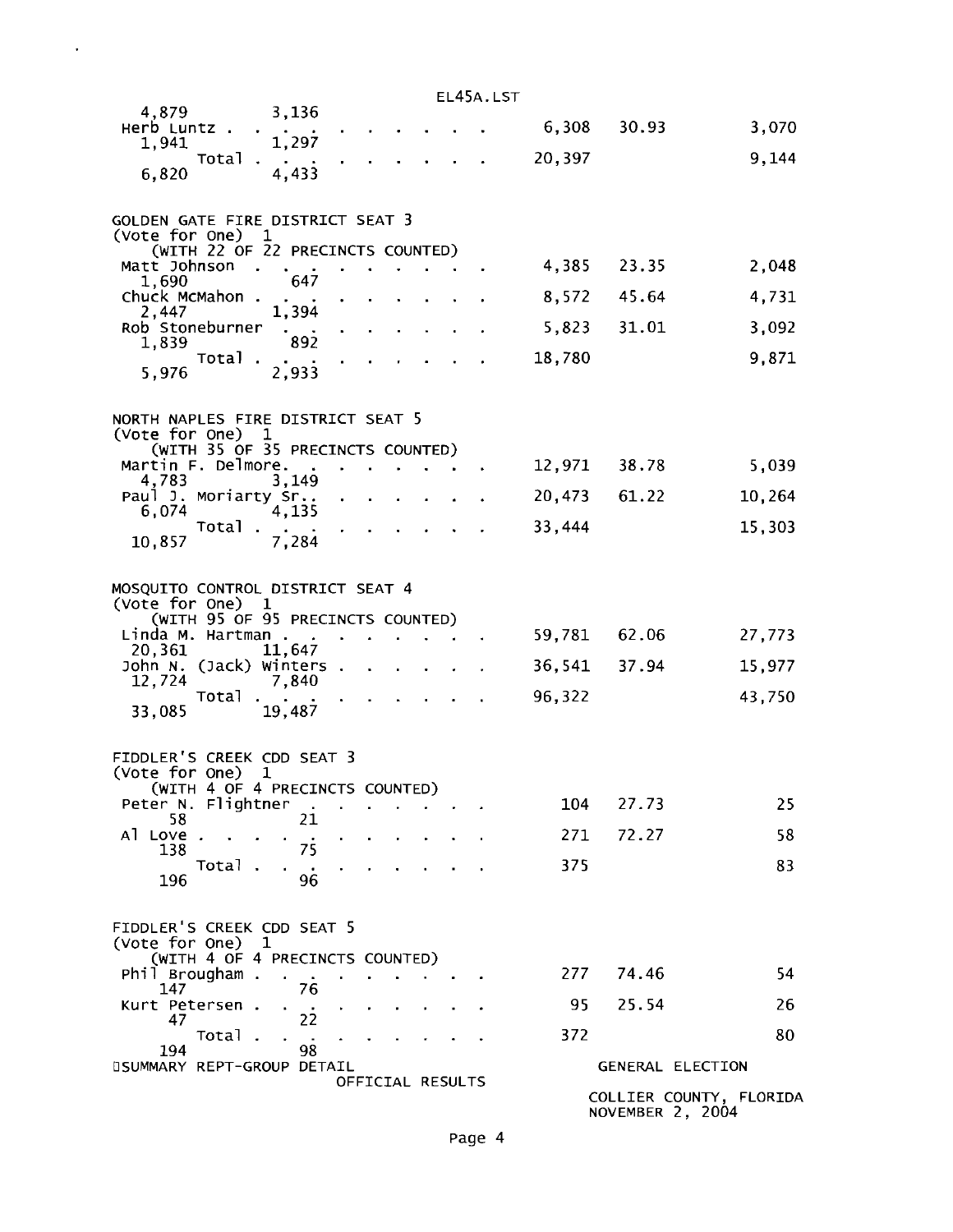|                                                    |                                                  | EL45A.LST    |          |             |       |                     |  |  |  |  |
|----------------------------------------------------|--------------------------------------------------|--------------|----------|-------------|-------|---------------------|--|--|--|--|
| RUN DATE: 11/12/04 05:48 PM                        |                                                  | REPORT-EL45A | PAGE 004 |             |       |                     |  |  |  |  |
| EARLY VOTING                                       | <b>ABSENTEE</b>                                  |              |          | TOTAL VOTES | %     | <b>ELECTION DAY</b> |  |  |  |  |
| PELICAN MARSH CDD SEAT 1<br>(Vote for One) 1       |                                                  |              |          |             |       |                     |  |  |  |  |
| Gordon M. Brown<br>322                             | (WITH 5 OF 5 PRECINCTS COUNTED)<br>211           |              |          | 1,178 68.29 |       | 645                 |  |  |  |  |
| Don Hill.<br>145                                   | 230                                              |              |          | 547         | 31.71 | 172                 |  |  |  |  |
| Total<br>467                                       | 441                                              |              |          | 1,725       |       | 817                 |  |  |  |  |
| PARENTAL NOTIFICATION #1<br>(Vote for One)         | $\mathbf 1$                                      |              |          |             |       |                     |  |  |  |  |
| YES/SI                                             | (WITH 96 OF 96 PRECINCTS COUNTED)                |              |          | 87,594      | 71.56 | 38,985              |  |  |  |  |
| 30,030<br>NO.                                      | 18,579                                           |              |          | 34,815      | 28.44 | 15,695              |  |  |  |  |
| 12,183<br>Total                                    | 6,937                                            |              |          | 122,409     |       | 54,680              |  |  |  |  |
| 42,213                                             | 25,516                                           |              |          |             |       |                     |  |  |  |  |
| STATE CONSTITUTION INITIATIVE #2<br>(Vote for One) | $\mathbf 1$<br>(WITH 96 OF 96 PRECINCTS COUNTED) |              |          |             |       |                     |  |  |  |  |
| YES/SI                                             |                                                  |              |          | 91,516      | 82.07 | 39,626              |  |  |  |  |
| 32,018<br>NO.<br>6,798                             | 19,872<br>3,822                                  |              |          | 19,996      | 17.93 | 9,376               |  |  |  |  |
| Total<br>38,816                                    | 23,694                                           |              |          | 111,512     |       | 49,002              |  |  |  |  |
|                                                    |                                                  |              |          |             |       |                     |  |  |  |  |
| MEDICAL LIABILITY #3<br>(Vote for One) 1           | (WITH 96 OF 96 PRECINCTS COUNTED)                |              |          |             |       |                     |  |  |  |  |
| YES/SI<br>33,243                                   | 21,024                                           |              |          | 97,055      | 79.55 | 42,788              |  |  |  |  |
| NO.<br>8,913                                       | 4,754                                            |              |          | 24,947      | 20.45 | 11,280              |  |  |  |  |
| Total<br>42,156                                    | 25,778                                           |              |          | 122,002     |       | 54,068              |  |  |  |  |
| SLOT MACHINES #4<br>(Vote for One) 1               |                                                  |              |          |             |       |                     |  |  |  |  |
| YES/SI                                             | (WITH 96 OF 96 PRECINCTS COUNTED)                |              |          | 64,391      | 53.72 | 28,783              |  |  |  |  |
| 21,132<br>NO.                                      | 14,476                                           |              |          | 55,462      | 46.28 | 24,929              |  |  |  |  |
| 20,129<br>Total                                    | 10,404                                           |              |          | 119,853     |       | 53,712              |  |  |  |  |
| 41,261                                             | 24,880                                           |              |          |             |       |                     |  |  |  |  |
| MINIMUM WAGE #5                                    |                                                  |              |          |             |       |                     |  |  |  |  |
| (Vote for One)<br>YES/SI                           | ı<br>(WITH 96 OF 96 PRECINCTS COUNTED)           |              |          | 79,510      | 64.49 | 35,247              |  |  |  |  |
| 27,671                                             | 16,592                                           |              |          |             |       |                     |  |  |  |  |

 $\mathcal{A}^{(1)}$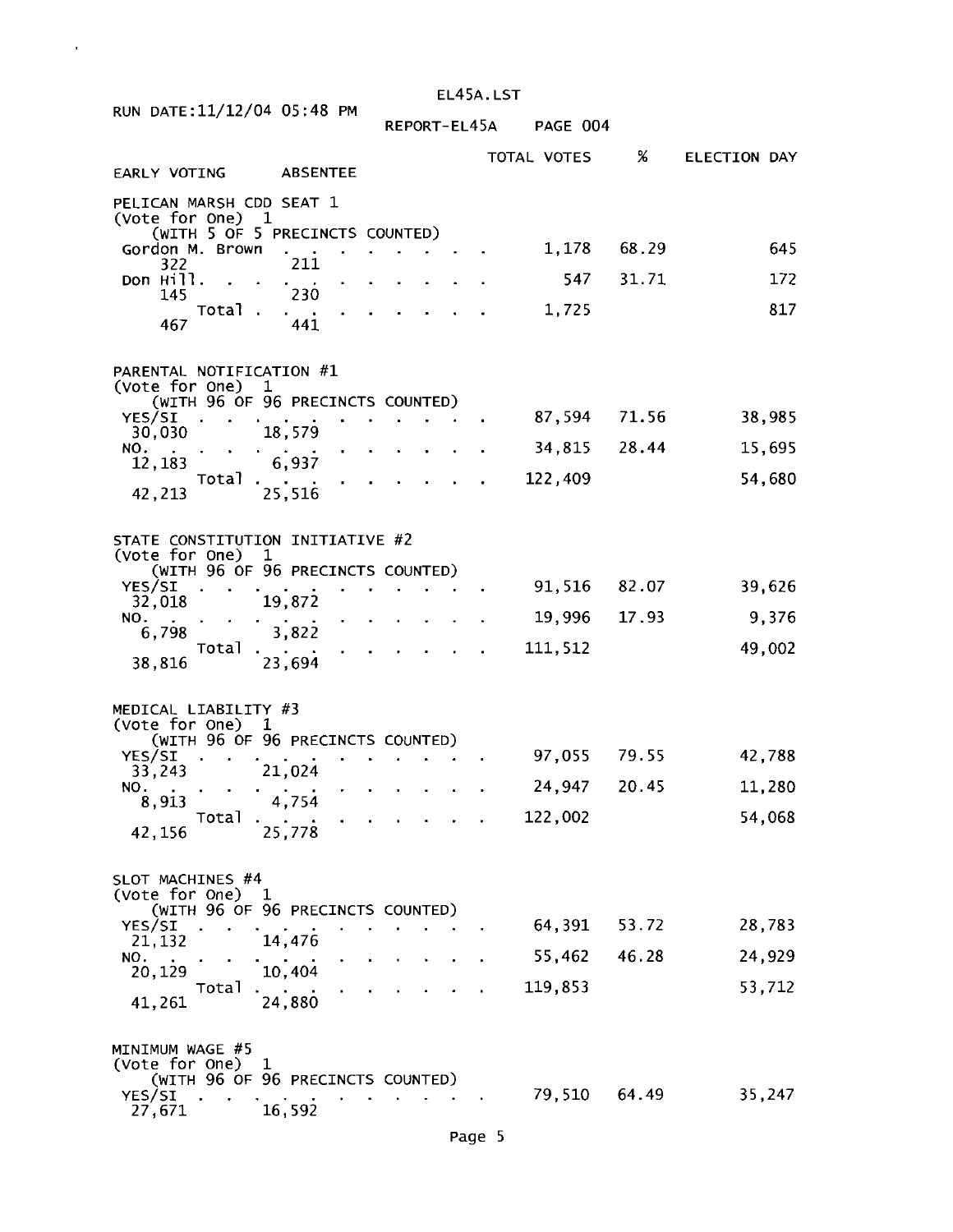|                                                                                         |                 |                  |  | EL45A.LST    |              |       |                         |
|-----------------------------------------------------------------------------------------|-----------------|------------------|--|--------------|--------------|-------|-------------------------|
| NO.<br>14,936                                                                           | 8,888           |                  |  |              | 43,787 35.51 |       | 19,963                  |
| Total<br>42,607                                                                         | 25,480          |                  |  |              | 123,297      |       | 55,210                  |
|                                                                                         |                 |                  |  |              |              |       |                         |
| HIGH SPEED RAIL #6                                                                      |                 |                  |  |              |              |       |                         |
| (Vote for One)<br>(WITH 96 OF 96 PRECINCTS COUNTED)                                     | $\mathbf{1}$    |                  |  |              |              |       |                         |
| YES/SI<br>29,531                                                                        | 18,732          |                  |  |              | 85,818       | 71.68 | 37,555                  |
| NO.<br>11,828                                                                           | 6,532           |                  |  |              | 33,901       | 28.32 | 15,541                  |
| Total                                                                                   |                 |                  |  |              | 119,719      |       | 53,096                  |
| 41,359<br><b><i>OSUMMARY REPT-GROUP DETAIL</i></b>                                      | 25,264          |                  |  |              |              |       | <b>GENERAL ELECTION</b> |
|                                                                                         |                 | OFFICIAL RESULTS |  |              |              |       | COLLIER COUNTY, FLORIDA |
| RUN DATE: 11/12/04 05:48 PM                                                             |                 |                  |  |              |              |       | NOVEMBER 2, 2004        |
|                                                                                         |                 |                  |  | REPORT-EL45A | PAGE 005     |       |                         |
| EARLY VOTING                                                                            |                 |                  |  |              | TOTAL VOTES  | %     | <b>ELECTION DAY</b>     |
|                                                                                         | <b>ABSENTEE</b> |                  |  |              |              |       |                         |
| ADVERSE MEDICAL INCIDENTS #7<br>(Vote for One)                                          | ı               |                  |  |              |              |       |                         |
| (WITH 96 OF 96 PRECINCTS COUNTED)<br>YES/SI                                             |                 |                  |  |              | 103,943      | 84.88 | 45,583                  |
| 35,151<br>NO.                                                                           | 23,209          |                  |  |              | 18,518       | 15.12 | 8,757                   |
| 6,990<br>Total                                                                          | 2,771           |                  |  |              |              |       |                         |
| 42,141                                                                                  | 25,980          |                  |  |              | 122,461      |       | 54,340                  |
| MEDICAL MALPRACTICE #8<br>(Vote for One)<br>(WITH 96 OF 96 PRECINCTS COUNTED)           | 1               |                  |  |              |              |       |                         |
| YES/SI                                                                                  | 20,598          |                  |  |              | 89,390       | 73.12 | 38,031                  |
| 30,761<br>NO.                                                                           |                 |                  |  |              | 32,868       | 26.88 | 16,429                  |
| 11,568                                                                                  | 4,871<br>Total  |                  |  |              | 122,258      |       | 54,460                  |
| 42,329                                                                                  | 25,469          |                  |  |              |              |       |                         |
| CARIBBEAN GARDENS REFERENDUM<br>(Vote for One)<br>(WITH 95 OF 95 PRECINCTS COUNTED)     | ı               |                  |  |              |              |       |                         |
| YES/SI<br>30,889                                                                        | 17,243          |                  |  |              | 87,395       | 72,77 | 39,263                  |
| NO.<br>10,555                                                                           | 7,338           |                  |  |              | 32,709       | 27.23 | 14,816                  |
| Totai                                                                                   |                 |                  |  |              | 120,104      |       | 54,079                  |
| 41,444                                                                                  | 24,581          |                  |  |              |              |       |                         |
| IMMOKALEE WATER & SEWER REFERENDUM<br>(Vote for One)<br>(WITH 6 OF 6 PRECINCTS COUNTED) | ı               |                  |  |              |              |       |                         |
| YES/SI                                                                                  |                 |                  |  |              | 1,222        | 75.39 | 574                     |
| 580<br>NO.                                                                              | 68              |                  |  |              | 399          | 24.61 | 179                     |
| 186<br>Total                                                                            | 34              |                  |  |              | 1,621        |       | 753                     |

 $\sim$ 

Page 6